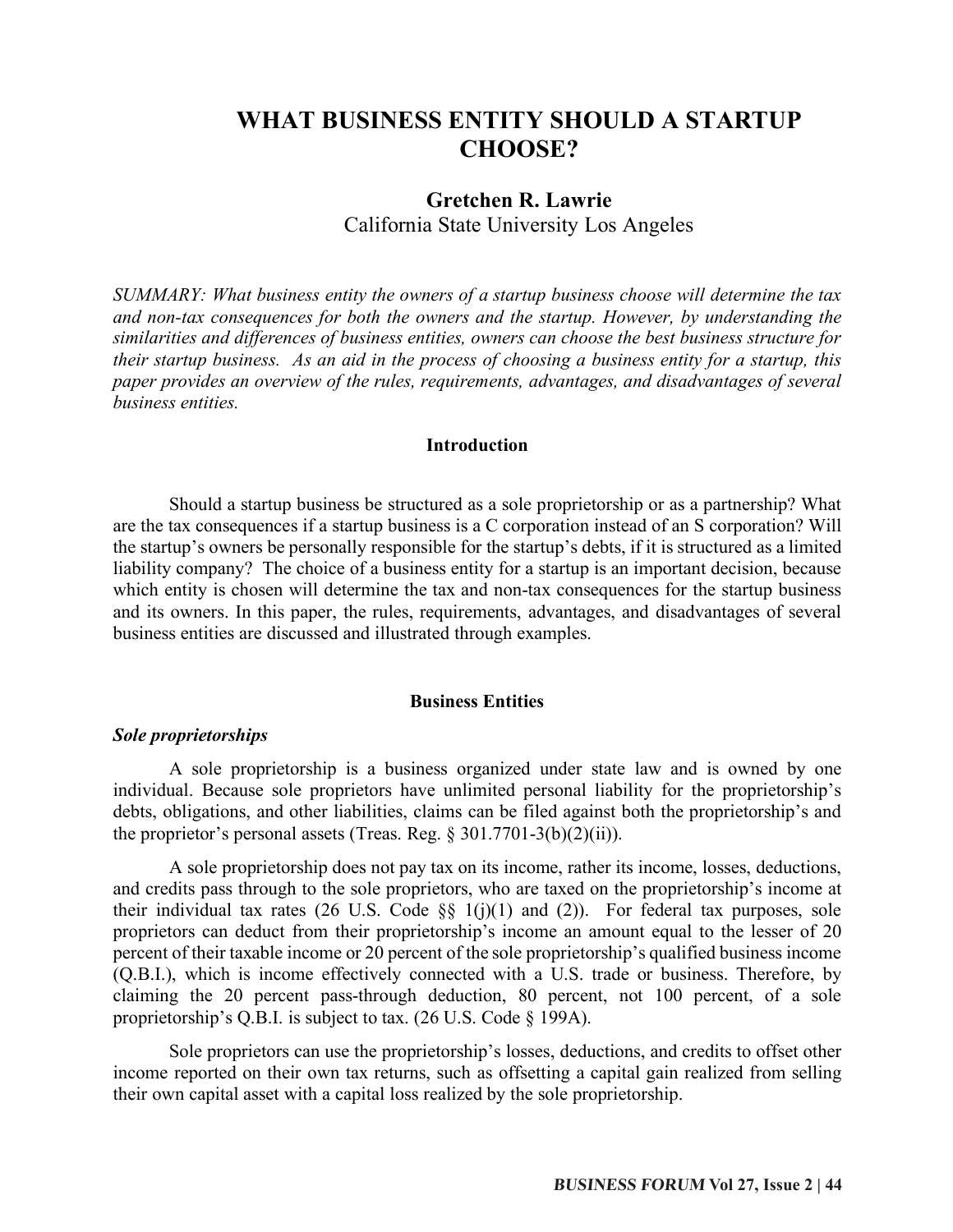Under the Self-Employment Contributions Act, sole proprietors pay self-employment taxes of 15.3 percent on the sole proprietorship's income, which is a combined 12.4 percent tax for Social Security old age, survivors, and disability insurance and a 2.9 percent tax for Medicare hospital insurance. An additional Medicare tax of 0.9 percent may also apply if the sole proprietor's total self-employment income exceeds certain limits. (26 U.S. Code §§ 1401(a) and (b)). Because sole proprietors are not considered employees of a sole proprietorship, they do not pay the 6 percent Federal Unemployment Tax (F.U.T.A.) on their income. (26 U.S. Code § 3301).

## *C corporations*

A corporation (referred to as a C corporation for federal tax purposes) is a business entity organized under state law with its own rights and privileges and is separate and distinct from its owners, the shareholders (26 U.S. Code  $\S$  7701(a)(3); Treas. Reg.  $\S$ § 301.7701-2(a) and (b)). A corporation is formed by investors, who become shareholders of the corporation, contributing cash, property, and/or services in exchange for stock in the corporation (26 U.S. Code § 351(a)). A corporation can have one shareholder or an unlimited number of shareholders. Shareholders can be U.S. citizens and residents, domestic and foreign corporations, partnerships, and other entities (e.g., California Corp. Code §§ 162 and 200).

A corporation can issue different classes of stock, such as common stock with voting rights and preferred stock with rights to receive dividends from the corporation (e.g., California Corp. Code § 400). A corporation's stock can be privately held or following an initial public offering, traded on a stock exchange, like the New York Stock Exchange.

A corporation's shareholders, board of directors, and officers have limited personal liability, referred to as the corporate veil, for the corporation's debts and liabilities. However, in certain circumstances, such as when a corporation is engaged in fraudulent activities or is a sham corporation, the corporate veil can be lifted and the shareholders, board of directors, and/or officers will be held personally liable for the corporation's debts and obligations. However, the shareholders' personal liability is limited to the amount they invested in the corporation.

A C corporation's income is subject to double taxation because it is taxed at both the corporate(or entity) level and at the shareholder level. A C corporation pays tax on its earnings and profits at the current flat corporate income tax rate of 21 percent (26 U.S. Code §§ 11(a) and (b)). And, if its earnings and profits are distributed to its individual shareholders as a qualified dividend, meaning that the shareholders received the dividend from domestic or certain foreign corporations and held the stock for a certain number of days, the shareholders pay tax on the dividend at the current dividend income tax rates of either 0, 15, or 20 percent (26 U.S. Code  $\S$ § 1(h)(11)(B), 61(a)(7),  $301(c)(1)$ , and  $316(a)$ . A shareholder's distributive share of a corporation's earnings and profits are not subject to employment taxes. However, under the Federal Insurance Contributions Act (F.I.C.A.), both C corporations and their shareholders are required to pay employment taxes of 15.3 percent on distributions to shareholders for providing services to the corporation with the corporation and shareholders each contributing 6.2 percent for Social Security and 1.45 percent for Medicare. (26 U.S. Code §§ 3101 and 3111). Also, C corporations pay the 6 percent F.U.T.A. tax on distributions to shareholders for performing services for the corporation. (26 U.S. Code § 3301).

Because corporations can classify distributions to shareholders as wages or amounts not subject to employment taxes, such as dividends and loans, corporations cannot avoid employment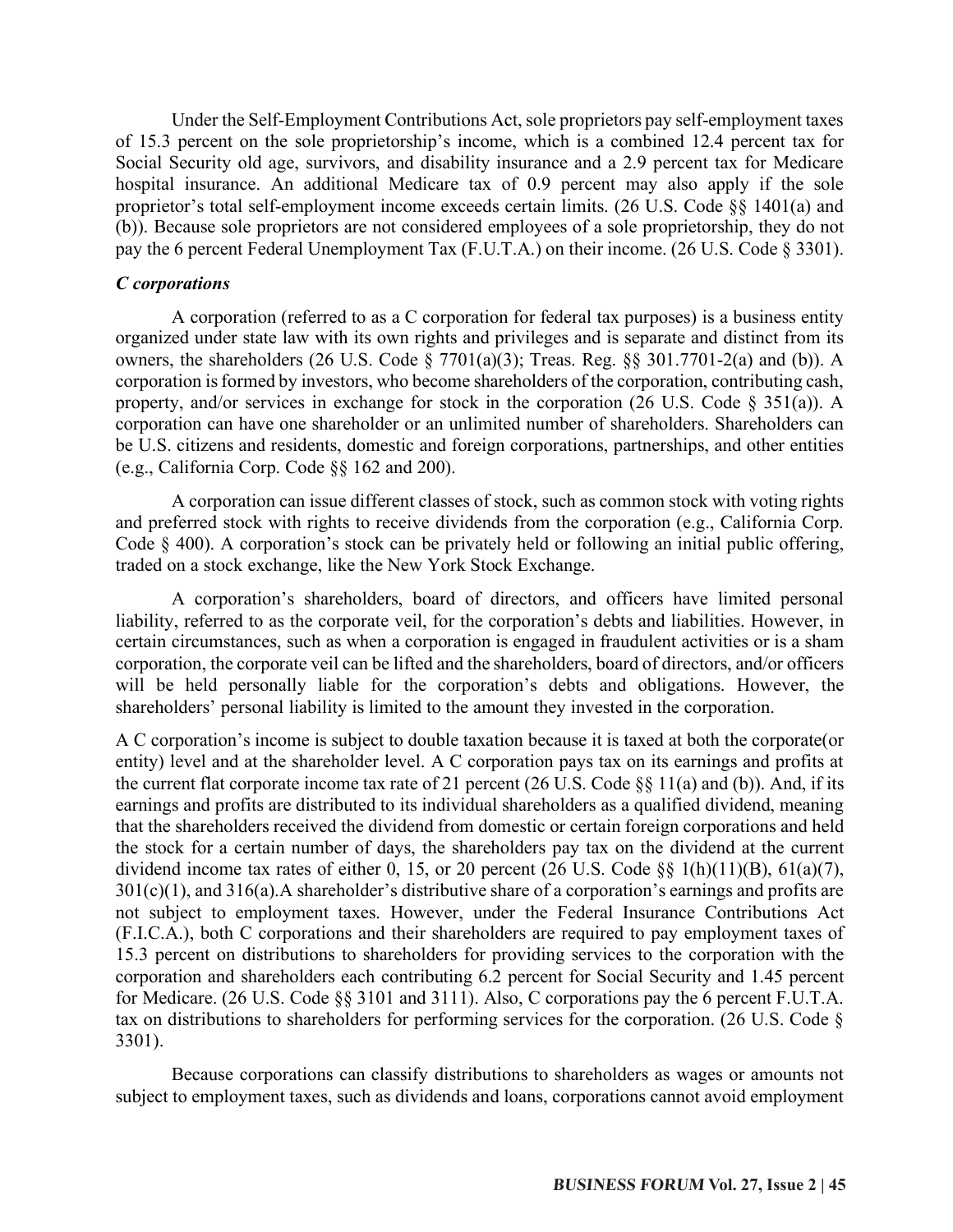taxes by paying shareholders dividends or other amounts in lieu of reasonable compensation for services performed for the corporation. The I.R.S. may re-classify distributions to a shareholder as wages subject to income and/or employment taxes if in reality the payments were for services the shareholder provided to the corporation. Or, if the shareholder was compensated, the I.R.S. may determine that it was not reasonable. Factors used by the I.R.S. and courts to determine reasonable compensation include: training and experience, duties and responsibilities, time and effort devoted to the corporation, and payments to non-shareholder employees. (*Gale W. Greenlee, Inc. v. United States,* 1985 and I.R.S. Fact Sheet FS-2008-25).

### *Partnerships, limited liability companies, and S corporations Pass-Through Entities*

For federal income tax purposes, there are three types of pass-through business entities: partnerships, limited liability companies (L.L.C.s), and S corporations (26 U.S. Code § 1(h)(10)). Like sole proprietorships, pass-through entities do not pay federal taxes on their income, rather their income, losses, deductions, and credits pass through to their respective owners, the partners, L.L.C. members, and S corporation shareholders, who pay tax on their share of the pass-through entity's income at their own income tax rates (26 U.S. Code §§ 701, 702, 703, and 704). Similarly to sole proprietors, owners of pass-through entities can use their share of the pass-through entity's losses, deductions, and credits to offset other income.

Like sole proprietors, individual owners of domestic pass-through entities can claim a deduction equal to the lesser of 20 percent of the pass-through entity's Q.B.I. and 20 percent of the owner's taxable income, thereby reducing the amount of the entity's Q.B.I. subject to federal tax by 20 percent. However, except for engineers and architects, traditional service providers, such as doctors, attorneys, and accountants, whose business is organized as a pass-through entity, cannot claim the 20 percent pass-through deduction  $(26 \text{ U.S. Code } \S \S 199A(a), (b), (c),$  and (d)).

For federal income tax purposes, a pass-through entity can elect, under the "check-the-box regulations" to be taxed like a C corporation, rather than taxed like a pass-through entity. By electing to be taxed as a C corporation, the pass-through entity's income will be taxed at both the entity level and at the owner level, rather than taxed only at the owner level (26 U.S. Code § 7701; Treas. Reg. §§ 301.7701-1 to -3). For example, an L.L.C. with one owner is generally taxed like a sole proprietorship, but under the check-the-box regulations, it can elect to be taxed like a C corporation. Therefore, like a C corporation, the L.L.C.'s income would be taxed at both the L.L.C. level and at the member-owner level when the L.L.C. distributes its income as a dividend to its members (Treas. Reg. §§ 301.7701-1 to -3).

## *Partnerships*

A partnership is an association formed under state law by two or more individuals, corporations, or other entities to carry on a trade or business with each contributing cash and/or property in exchange for an ownership interest in the partnership and a share of the partnership's income and losses based on the percentage of their partnership interest (26 U.S. Code §§ 761(a), (b), and (c); Treas. Reg. §§ 301.7701-2(a) and (c); U.P.A. §§ 201(a) and 202(a)).

There is no limit as to the number of partners in a partnership and partners can be U.S. citizens or residents, foreign individuals, domestic and foreign corporations, other partnerships, L.L.C.s, and other organizations. There are two types of partners, general partners and limited partners. Usually, general partners, not limited partners, participate in managing the partnership.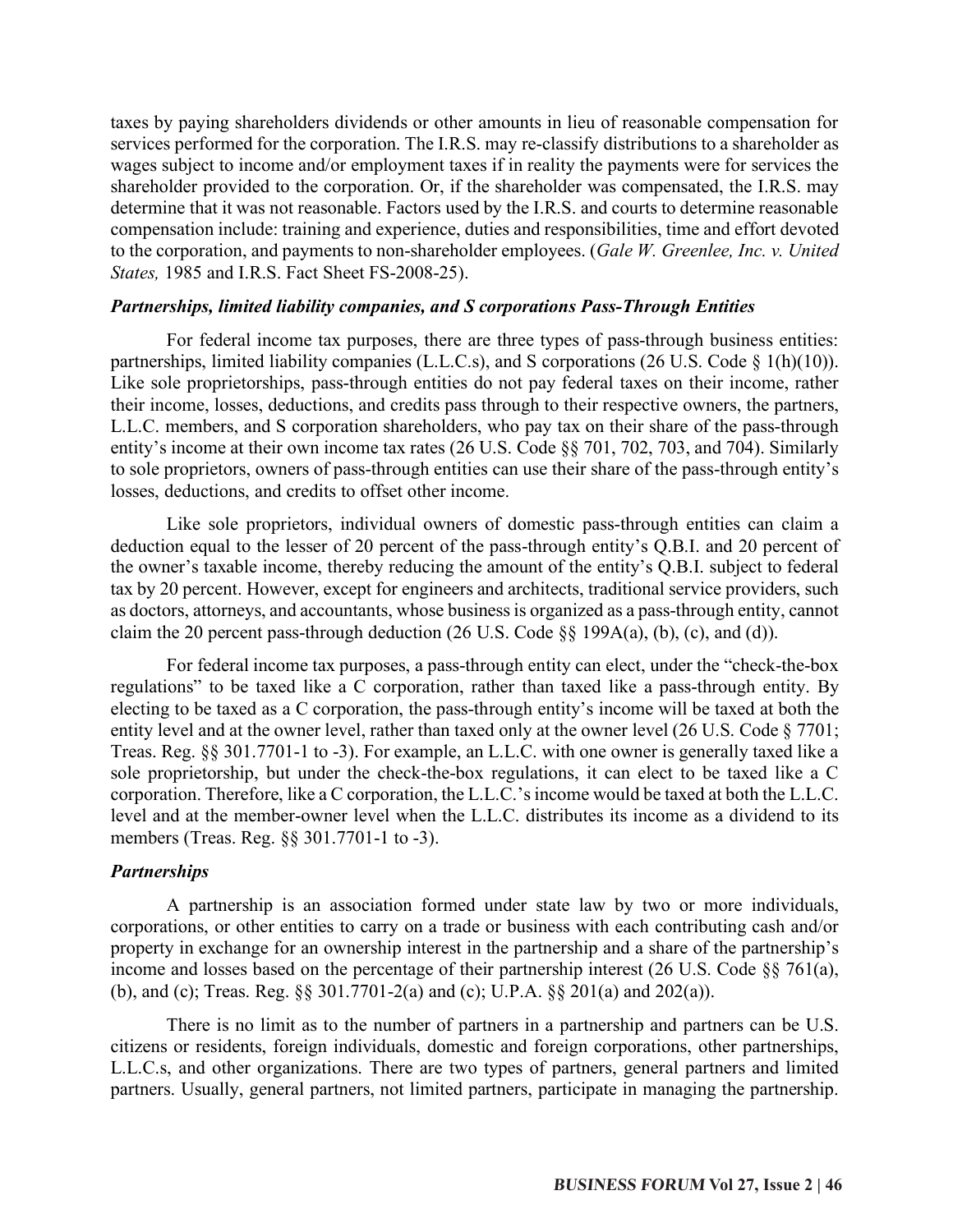Because general partners have unlimited personal liability for the partnership's debts, obligations, and other liabilities, claims can be filed against both the partnership's assets and the general partners' own assets. Unlike general partners, limited partners have limited liability protection, but if they are held liable for a partnership's debts and obligations, their liability is limited to the amount they invested in the partnership (Treas. Reg.  $\S 301.7701-3(b)(2)(ii)$ ).

There are also several different types of partnerships. In a general partnership, there are only general partners, who are all jointly and severally liable for the partnership's debts, obligations, and liabilities. In a limited partnership, there is at least one general partner and one limited partner. In a limited liability partnership, the partnership, not the partners, are solely responsible for its debts, obligations, and other liabilities and the partners are liable for their own malpractice, but not for other partners' own malpractice (U.P.A. § 306(a)).

General and limited individual partners pay self-employment, but not F.U.T.A. taxes, on amounts they receive for providing services to a partnership. General partners also pay selfemployment taxes on their distributive share of a partnership's income. But, limited partners do not pay self-employment taxes on their distributive share, except to the extent that their share is a guaranteed payment, which is an amount paid to limited partners for providing services to the partnership without regard to their partnership interest. (26 U.S. Code §§ 1401 and 1402(a)(13)).

## *Limited Liability Companies*

A limited liability company is a business entity organized under state law and is formed by investors, who become members of the L.L.C., contributing cash and/or property in exchange for a share in the L.L.C. and the right to a percentage of the L.L.C.'s profits and losses. An L.L.C. can have one member or an unlimited number of members and members can be U.S. citizens, U.S. residents or foreign individuals, domestic and foreign corporations, partnerships, other L.L.C.s, and other entities, except certain banks and insurance companies. (e.g., California L.L.C. Act §§ 17701.02(k), 17701.04, and 17701.05). An L.L.C. can have member classes with different rights, such as one member class having more decision making rights than another member class.

An L.L.C. is a hybrid entity because it has partnership and corporate characteristics. Like a partnership, an L.L.C.'s income, losses, deductions, and credits pass through to its members, who report their share of the L.L.C.'s income and pay any taxes due on the income at their own tax rate. As with corporations, L.L.C. members have limited liability protection, but if they are held liable for an L.L.C.'s debts and obligations, their liability is limited to the amount they invested in the L.L.C.

L.L.C. members pay self-employment, but not F.U.T.A. taxes on both the amounts they receive for providing services to the L.L.C. and on their distributive share of the L.L.C.'s income. (I.R.S. Private Letter Ruling 9432018).

## *S corporations*

An S corporation is a small business entity that is formed as a C corporation under state law, but for federal income tax purposes, elects to be taxed like a partnership. (26 U.S. Code §§ 1361(a) and (b)). An S corporation is a hybrid entity, because like a C corporation, the S corporation's shareholders, board of directors, and officers have limited liability protection and like a partnership, its income is taxed only at the shareholder level. If S corporation shareholders are held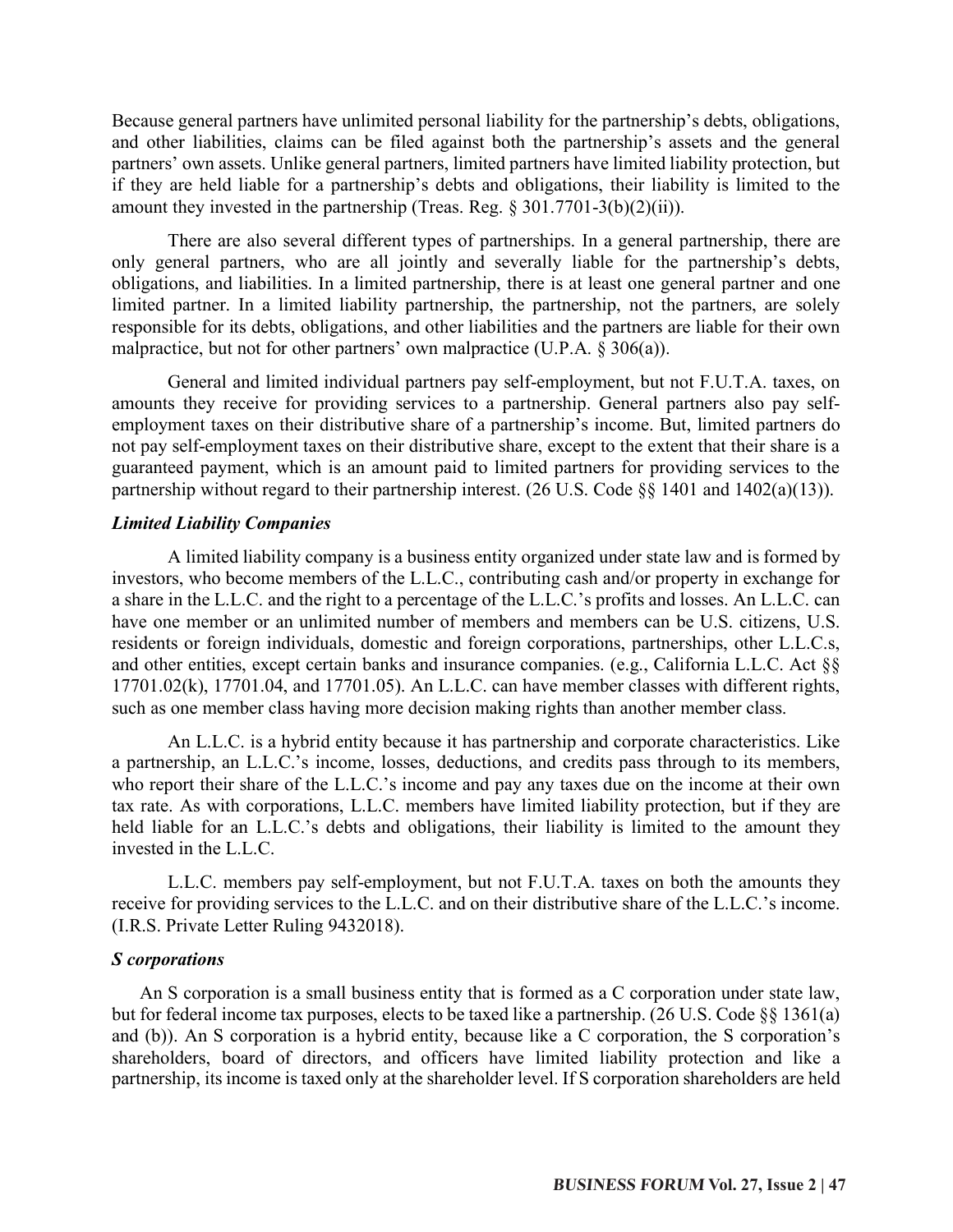responsible for the S corporation's debts and liabilities, their liability is limited to the amount of their investment in the S corporation.

An S corporation cannot issue more than one class of stock, be a foreign corporation, or a subsidiary of a C or S corporation. An S corporation generally can have only 100 shareholders, who must all be U.S. citizens, U.S. residents, or domestic trusts, estates, or tax-exempt organizations. However, the number of shareholders can exceed 100 without jeopardizing the S corporation's tax status, because for federal tax purposes, certain S corporation shareholders, who are related to each other, such as a father and his daughter, are treated as one shareholder.

In certain circumstances, such as an S corporation issuing a second class of stock, an S corporation can involuntarily lose its S corporation tax status, resulting in it being taxed as a C corporation, rather than as a partnership. Except in certain situations, such as the termination of its S corporation status was not within in its control, an S corporation that loses its tax status must wait five years before re-electing to be taxed like a partnership. (26 U.S. Code §§ 1361(a) and (b), 1362(a) and 1363(a) and (b)).

Like C corporation shareholders, S corporation shareholders pay F.I.C.A. and F.U.T.A. taxes on distributions for providing services to the S corporation, but not on their distributive share of the S corporation's earnings profits, whereas general partners pay self-employment taxes on both distributions for providing services to the partnership and their distributive share of the partnership's income. Also, similarly to C corporations, the Internal Revenue Code (I.R.S). could determine that an S shareholder was not reasonably compensated for their services or may classify a shareholder's distribution as wages subject to income and employment taxes. (*Joseph Radtke, S.C. v. United States*, 1990; I.R.S. Rev. Rul. 59-221 and I.R.S. Rev. Rul. 74-44).

### **Choice of Entity Example**

Betty knows that choosing the form of business entity for her startup business, Pelican Publishing (Pelican), is one of her most important business decisions. Because she does not know what would be the best business structure for Pelican, she is seeking advice about choosing a business entity. Betty is concerned about employment taxes and being personally liable for Pelican's debts and would like to have complete control over Pelican's management and avoid double taxation on its income.

If Pelican is a sole proprietorship, Betty would be in control of Pelican and would avoid double taxation, but she would be personally liable for Pelican's debts. For federal income tax purposes, as a sole proprietorship, an amount equal to the lesser of 20 percent of Betty's taxable income or 20 percent of Pelican's Q.B.I. could be deducted from Pelican's taxable income, thus reducing the amount of Pelican's Q.B.I. subject to tax by 20 percent. As a single shareholder C corporation, Betty would be in control of Pelican and not personally liable for Pelican's debts. However, Pelican's income would be taxed twice, first at the entity level, then at the shareholder level when Pelican distributes its income to Betty as a dividend.

Although Betty generally would have limited liability protection, in certain circumstances, such as Pelican is found to be a sham corporation, the corporate veil could be pierced and Betty would become personally liable for Pelican's debts up to the amount of her investment in Pelican.

For Pelican to be a partnership, Betty would have to partner with at least one other individual, corporation, or entity, because a partnership must have at least two partners. As a general partner,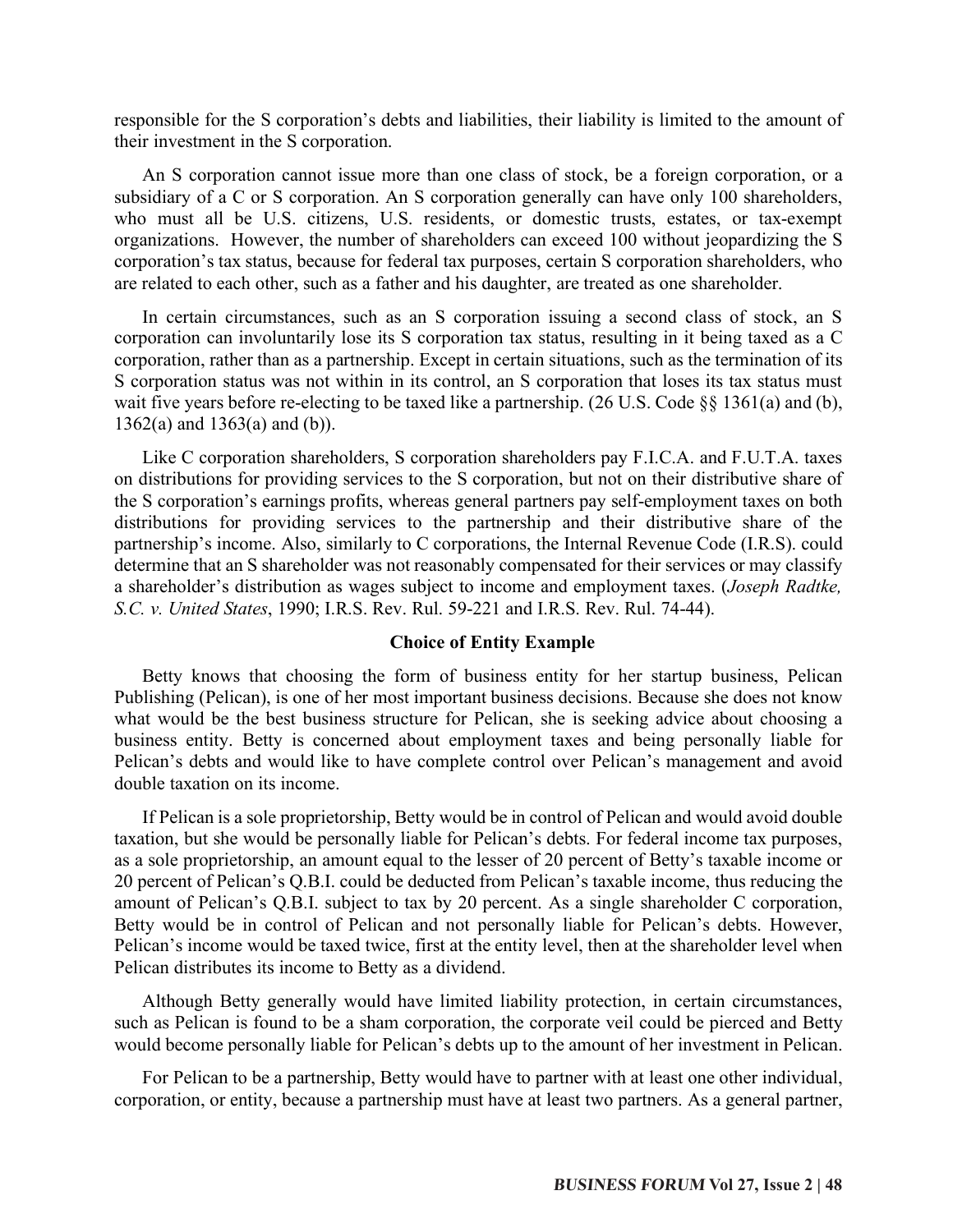Betty could manage Pelican's daily operations, but she would be personally liable for Pelican's debts. As a partnership, Pelican's income would not be taxed twice, but in contrast to a sole proprietorship or a single shareholder C corporation, its income would be divided between Betty and the other partners.

If Pelican is either a single member L.L.C. or a single shareholder S corporation, Betty would be in control of Pelican, would avoid double taxation, and except in certain circumstances, she would not be personally liable for Pelican's debts. Also, as pass-through entities, a 20 percent pass-through entity deduction could be claimed, thus reducing the amount of Pelican's Q.B.I. subject to tax by 20 percent.

However, because of the limits on the number of S corporation shareholders and who can be S corporation shareholders, it could be more difficult for Pelican to grow as an S corporation, than as an L.L.C., and therefore, an L.L.C. may be a better entity choice. For example, if Pelican is an L.L.C., instead of an S corporation, the number of members could exceed 100 and the members could be foreign individuals and both domestic and foreign C corporations, rather than only U.S. citizens and residents, domestic trusts, estates, or tax-exempt organizations.

Although Betty wants to avoid double taxation, with the current 21 percent flat federal corporate income tax rate, for federal tax purposes, a C corporation, rather than a sole proprietorship or a pass-through entity, could be a better entity choice for Pelican. For example, if Pelican is a C corporation with \$1,000 of taxable income, it would pay \$210 of taxes on the \$1,000  $$1,000$  X  $21\%$  = \$210). If Betty's federal dividend tax rate is the lowest current rate of zero percent and she receives a \$790 dividend from Pelican (\$1,000 taxable income - \$210 taxes paid by Pelican = \$790 dividend), she would not pay taxes on the dividend.

If instead Pelican is a single member L.L.C. and Betty's federal income tax rate is the current highest rate of 37 percent, Pelican would not pay taxes on its taxable income of \$1,000 and Betty would pay \$370 of taxes on it  $$1,000 \text{ X } 37\% = $370$ . Therefore, for tax purposes, a C corporation would be a better structure for Pelican, because the total amount of taxes paid on its taxable income would be less than if it was an L.L.C.

However, if Betty's federal income tax rate is lower than her dividend tax rate, a sole proprietorship or a pass-through entity would be a better option for tax purposes, because the total amount of taxes paid on Pelican's taxable income would be less than if Pelican was a C corporation. For example, if Pelican is a single member L.L.C. with taxable income of \$1,000 and Betty's individual tax rate is the lowest current rate of 10 percent, Pelican would not pay taxes on the \$1,000 and Betty would pay \$100 in taxes on it  $$1,000 \text{ X } 10\% = $100$ .

If Pelican instead is a C corporation and distributes a \$790 dividend (\$1,000 taxable income - \$210 taxes paid by Pelican  $=$  \$790 dividend) to Betty and her dividend tax rate is the highest current rate of 20 percent, Pelican would pay \$210 of taxes on its taxable income (\$1,000 X 21%  $= $210$ ) and Betty would pay \$158 on her dividend (\$790 X 20%  $= $158$ ). Thus, an L.L.C., rather than a C corporation, would be a better structure for tax purposes, because less taxes would be paid on Pelican's \$1,000 of taxable income.

If Pelican is a sole proprietorship, Betty would pay self-employment, but not F.U.T.A. taxes on Pelican's income. If Pelican is a partnership, as a general or limited partner, Betty's compensation for her services to Pelican would be subject to self-employment taxes, but not F.U.T.A. If Betty was a limited, not general partner, her distributive share of Pelican's income would be exempt from self-employment taxes except to the extent her share was a guaranteed payment. As an L.L.C., Betty would pay self-employment, but not F.U.T.A. taxes on her share of Pelican's income and on compensation for her services to Pelican.